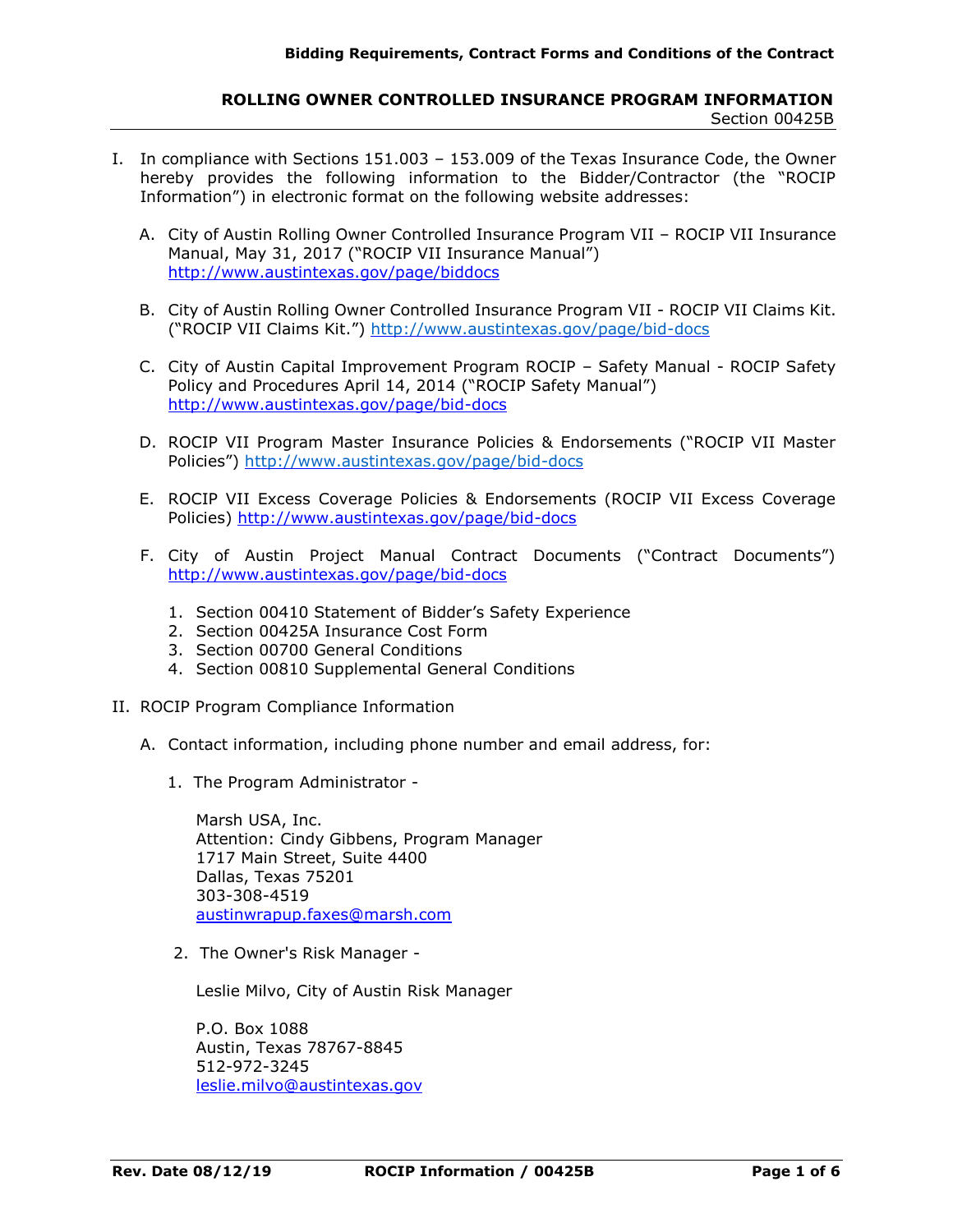3. Insurer's contact person for filing a claim for each type of insurance coverage provided in the program;

Liberty Mutual 1-800-362-0000 Account Number for ROCIP VII: 42404

ROCIP VII Claims Advocate: Kevin McClelland Marsh USA, Inc. 1717 Main St., Ste. 4400 Dallas, TX 75201 Phone: 214-303-8330 Fax: 214-303-8014 kevin.mcclelland@marsh.com

See ROCIP VII Claims Kit

B. The criteria for eligibility of enrollment into the Program:

See Section 00410 Statement of Bidder's Safety Experience See Section 00425A Insurance Cost Form See Section 00810 Supplemental General Conditions See ROCIP VII Insurance Manual See ROCIP VII Master Policies

C. A description of the Project site covered by the program coverages:

See ROCIP VII Insurance Manual Definitions Section – the Project site includes the (referenced Project Name) and adjacent or nearby areas where incidental operations are performed excluding permanent locations of any insured party, except the Owner.

See "Contract Documents" - The Project site is more particularly described in the Contract Documents, specifically including but not limited to the Project's Site Plan, which is available along with the Bid Documents in the City's Plan Room and on its Website.

- D. A summary of insurance coverages to be provided to the contractor under the program, including:
	- 1. the policy form number and issuing organization, if the policy is a standardized insurance policy or, if the policy is not standardized, a sample policy form;
	- 2. per occurrence and aggregate limits of insurance coverages and any sub-limits that may apply;
	- 3. term of coverages for each limit and sublimit, if any; and
	- 4. any material endorsements to the insurance policy described above;

See Section 00810 Supplemental General Conditions See ROCIP VII Insurance Manual See ROCIP VII Master Policies See ROCIP VII Excess Coverage Policies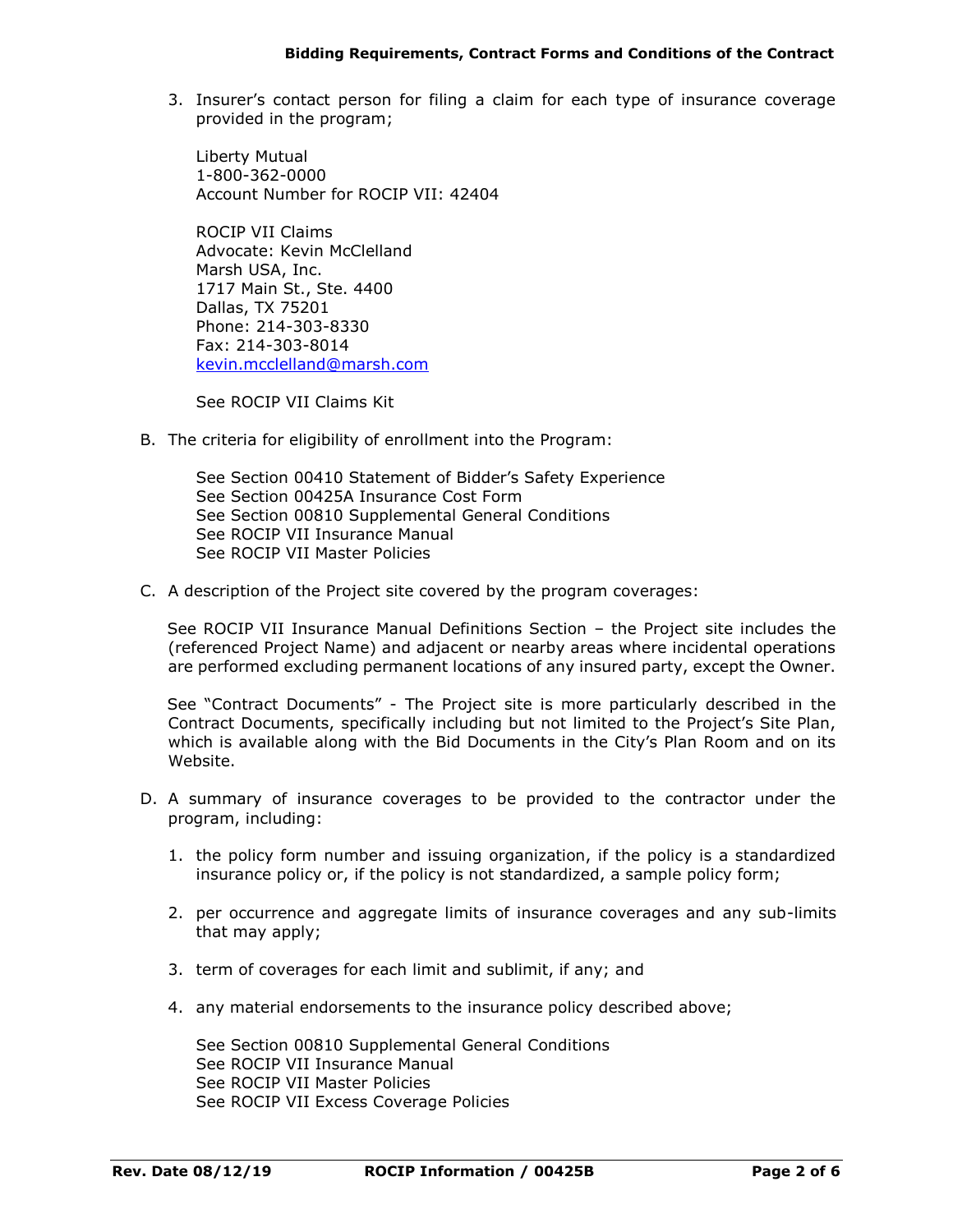E. A summary of insurance coverages to be provided by the contractor;

See ROCIP VII Insurance Manual See Section 00810 Supplemental General Conditions

F. Instructions on how to include or exclude costs of insurance provided by the program in the person's proposal for work on the construction project;

See Section 00425A Insurance Cost Form See Section 00810 Supplemental General Conditions

G. A description of the audit or claims procedures related to the program that may result in additional cost to a contractor, including the method of calculation for any assessment charged to a contractor related to the Owner's payment of a policy deductible and any other specific cost amounts; and

See Section 00425A Insurance Cost Form See ROCIP VII Claims Kit See ROCIP Safety Manual See ROCIP VII Insurance Manual See ROCIP VII Master Policies See Section 00810 Supplemental General Conditions

- H. A description of a contractor's duties related to reporting:
	- 1. payroll and retention of documentation; and
	- 2. claims and participation in safety inspections and incident reporting.

See ROCIP VII Claims Kit See ROCIP Safety Manual See ROCIP VII Insurance Manual See Section 00700 General Conditions See Section 00810 Supplemental General Conditions

- III. CONTRACTOR MAY REQUEST COPY OF ROCIP INSURANCE POLICIES A complete copy of the insurance policies that provides coverage for the contractor under the consolidated insurance program is posted online at the web address set forth above.
- IV. The information required from the Owner may be requested in hard written copies or the Bidder/Contractor may use the Owner's internet website.
- V. This Section 00425B will apply to an original construction contract with the Owner that is entered into on or after January 1, 2016. If a construction contract is entered into on or after January 1, 2016, the requirements in this Section 00425B apply to a related subcontract, purchase order contract, personal property lease agreement, consolidated insurance program, and insurance policy.

**(Contractor and Subcontractor Affidavit, Signature Page, and Acknowledgment forms follow)**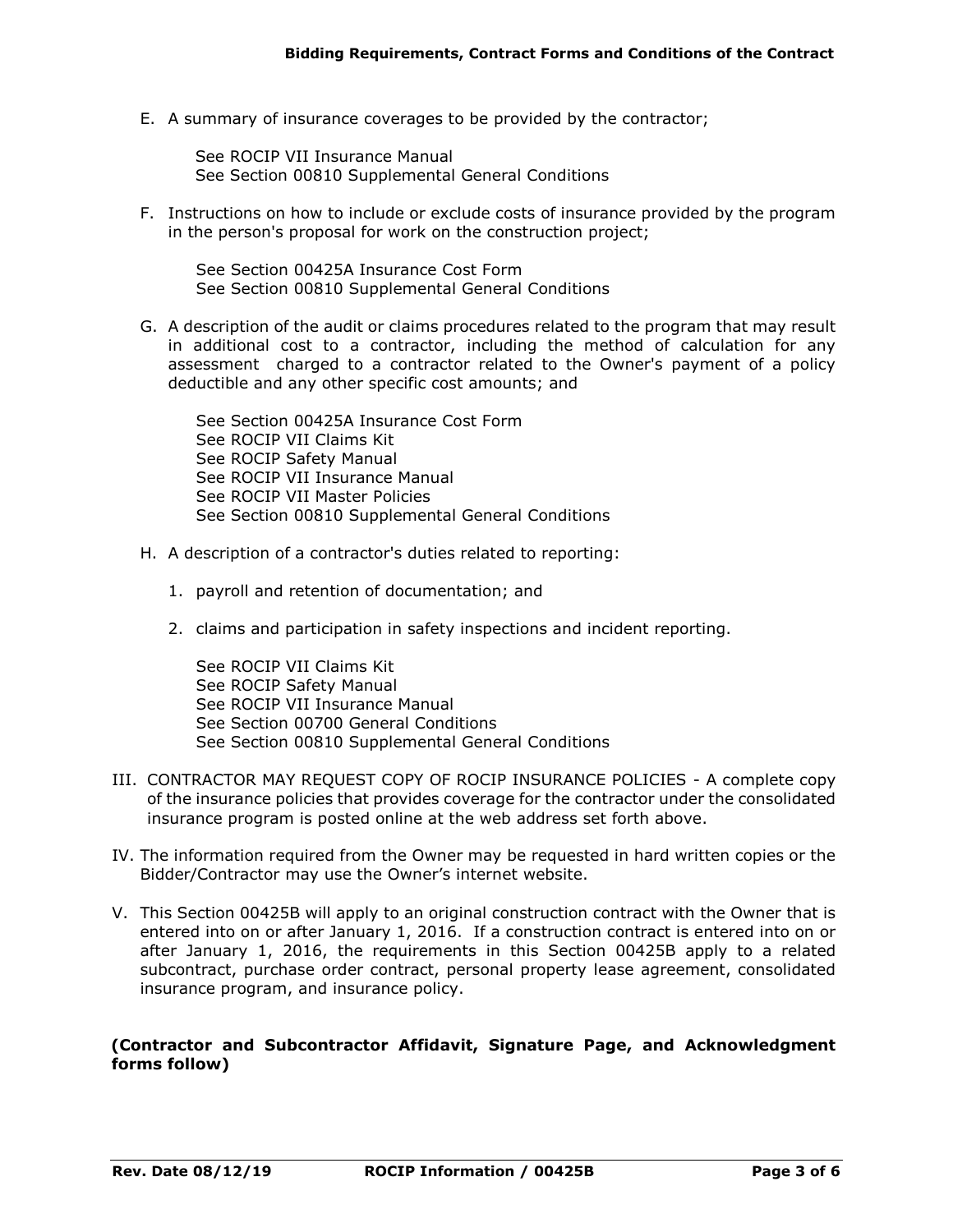VI. CONTRACTOR ROCIP INFORMATION TO BE PROVIDED BEFORE ENTERING CONSTRUCTION CONTRACT

Prior to the Bidder/Contractor entering into a contract with the Owner, the Bidder/Contractor must acknowledge that it received the ROCIP Information. If the ROCIP Information is not provided, the Bidder/Contractor may elect not to enroll in ROCIP. If the Bidder/Contractor does not enroll in ROCIP, the Bidder/Contractor must provide the "Contractor Provided Insurance" required under Article 5 of the 00700 General Conditions and Paragraph 5.3.1 of the Section 00810 Supplemental General Conditions as a condition to continuing service under the Contract. If for any reason a Bidder/Contractor is not provided the ROCIP Information on a timely basis and the Owner subsequently provides the ROCIP Information to the Contractor, the Contractor may acknowledge its receipt and provide the Affidavit included in Section 00425B to the Owner prior to commencing Work on the Project. In submitting its bid, the Bidder/Contractor acknowledges receipt of the required ROCIP Information and represents that it has read and understands the ROCIP Information. In addition, the Bidder/Contractor is making its acknowledgment and representation specifically to comply with the requirements of Section 151.004 of the Texas Insurance Code.

**Note: This affidavit is a post-bid submittal and must be submitted by the Bidder before entering construction contract.**

## *CONTRACTOR AFFIDAVIT OF RECEIPT AND PROVISION OF ROCIP INFORMATION*

*As an authorized representative of the Bidder/Contractor, I acknowledge and agree that the Bidder/Contractor has received the required ROCIP Information referenced in Section 00425B of the Contract Documents for the referenced Project and has provided the ROCIP Information to the Owner. I certify that the representations and information in this Affidavit are true and correct to the best of my personal knowledge and belief and that I have made no willful misrepresentations in this Affidavit, nor have I withheld any relevant information. I am aware that the information given will be relied upon in entering into a subsequent Contract.* 

*Solicitation Number: \_\_\_\_\_\_\_\_\_\_\_\_\_\_\_\_\_\_\_\_\_ (to be filled in by Contractor)*

*Bidder's full name and entity status:*

*(Name/Signature of Authorized Official)* 

*Title*

*Date*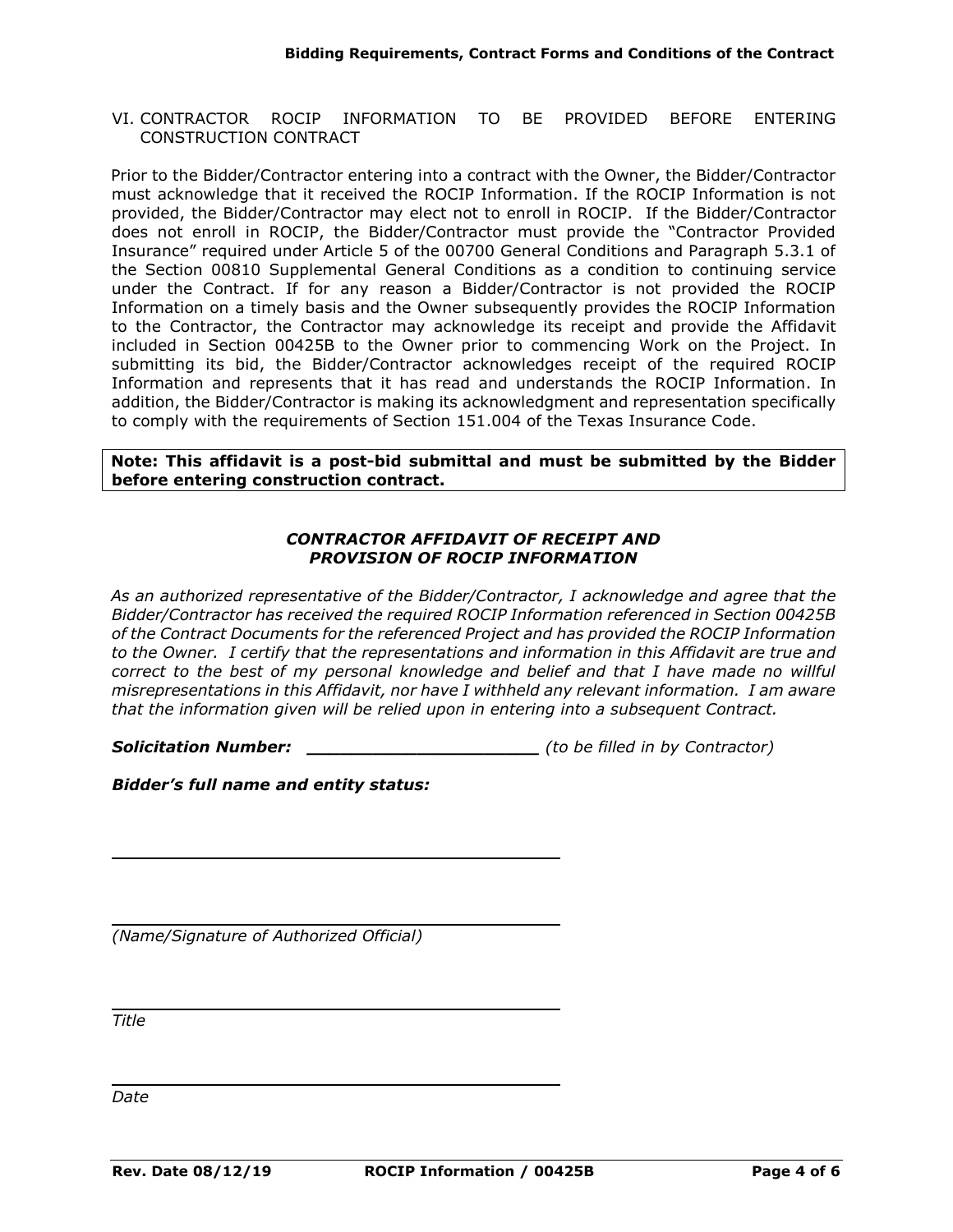## VII. ROCIP INFORMATION TO BE PROVIDED BY CONTRACTOR TO SUBCONTRACTORS AND SUB-SUBCONTRACTORS BEFORE ENTERING CONSTRUCTION SUBCONTRACT

At least 10 days prior to the Subcontractor or Sub-subcontractor (being collectively and respectively referred to as the "Subcontractor") entering into a contract with the Contractor or Subcontractor (being collectively and respectively referred to as the "Principal") for the referenced Project, the Principal must provide the ROCIP Information to the Subcontractor and the Subcontractor must acknowledge that it received the ROCIP Information. If the ROCIP Information is not provided, the Subcontractor may elect not to enroll in ROCIP.

If the Principal does not provide the ROCIP Information to its Subcontractor and obtain the Affidavit of Receipt and Provision of the ROCIP Information from its Subcontractor prior to entering into the applicable subcontract or sub-subcontract, the Principal is responsible to the Subcontractor under Section 151.006 of the Texas Insurance Code for the actual cost of providing the insurance required under Article 5 of the 00700 General Conditions and Paragraph 5.3.1 of the Section 00810 Supplemental General Conditions.

If for any reason a Subcontractor is not provided the ROCIP Information on a timely basis and the Principal subsequently provides the ROCIP Information to the Subcontractor, the Subcontractor may acknowledge its receipt and provide the Affidavit included in Section 00425B to the Principal prior to commencing Work on the Project.

In submitting its bid for its subcontract or sub-subcontract, the Subcontractor acknowledges receipt of the required ROCIP Information and represents that it has read and understands the ROCIP Information. In addition, the Subcontractor is making its acknowledgment and representation specifically to comply with the requirements of Section 151.004 of the Texas Insurance Code.

(Affidavit Signature Page and Acknowledgment follows)